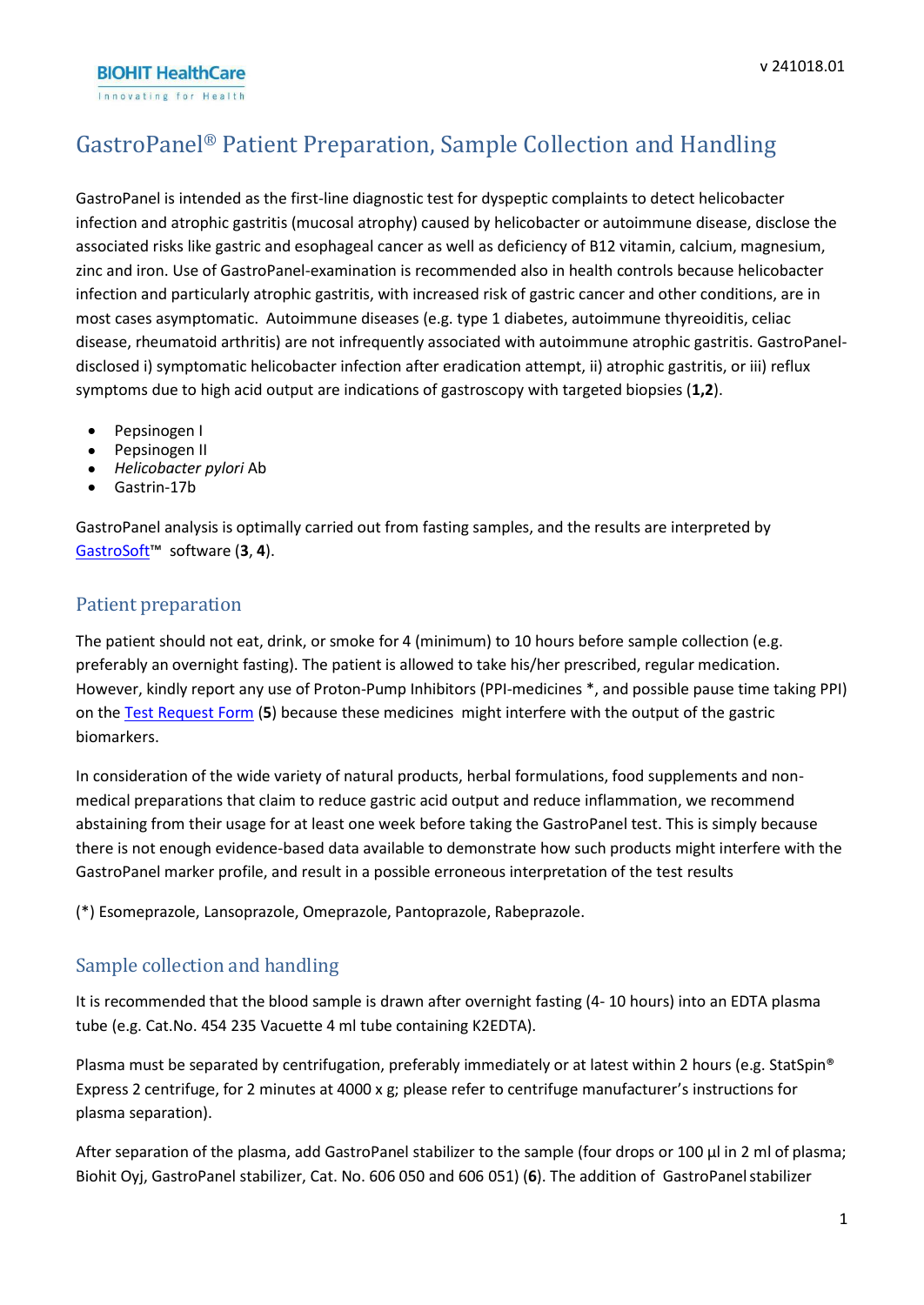## **BIOHIT HealthCare**

#### Innovating for Health

(Gastrin-17 stabilizer) enables the storage of the sample for 3 days at room temperature (20-25 °C), or 7 days in a refrigerator at 2-8°C.

For temporary storage, please freeze the sample immediately after separation and addition of GastroPanel stabilizer. The plasma samples can be stored frozen at –20°C, but for periods exceeding two weeks, the storage should be at –70°C. Mix the sample thoroughly after thawing. Avoid repeated freezing and thawing of the plasma sample. Grossly hemolyzed, lipemic or turbid plasma sample should be discarded.

## Stimulated Gastrin-17s

If Gastrin-17b concentration is low (below 1.0 pmol/l) and the patient has no *H.pylori* infection (antibodies below 30 EIU, with no eradication history), the result suggests high acid output (with no atrophic gastritis in the antrum). In this case, there is no need for testing of Gastrin-17s.

If GastroPanel reveals *H. pylori* infection (antibodies over 30 EIU) and low Gastrin-17b (below 1.0 pmol/l), the result can indicate either high acid output of the corpus or atrophic gastritis in the antrum. Distinction between these two conditions is clinically relevant by measuring protein drink stimulated Gastrin-17s.

Drink made of protein powder (Biohit Oyj, Cat. No. 601 037 or 601 038) which should be ingested after fasting for a minimum of 4-10 hours. Twenty (20) minutes after drinking the protein mixture, blood is drawn into an EDTA tube, centrifuged and stabilized as above (see Sample Collection and Handling).

If stimulated Gastrin-17s concentration is over 3.0 pmol/l, atrophic gastritis in the antrum is excluded. If, however, Gastrin-17s remains below 3.0 pmol/l after protein stimulation, atrophic gastritis in the antrum is likely, advocating further examinations, e.g., gastroscopy (**1**, **3**).

Protein stimulation should not be performed for subjects who report being sensitive to lactose (lactose intolerance or hypolactasia).

# Delivery of the samples to the testing laboratory

1) Delivery of Plasma Samples (preferred)

The use of GastroPanel stabilizer is the preferred option for preparing EDTA samples for delivery. EDTA samples stabilized with GastroPanel stabilizer enables the sample transportation without coolers within three (3) days, and with coolers (at +4°C) within seven (7) days. If GastroPanelstabilizer is not used, plasma samples must be transported frozen (please refer to Sample Collection and Handling, above).

## 2) Delivery of the whole blood samples (optional)

If the facility to centrifuge a blood sample and stabilize the plasma sample at the sampling site is not available, samples may be transported as whole blood following these precautions:

- a. (Preferred) Whole blood samples must be put into an ice box (at 2-8°C) immediately after collection and delivered to the testing laboratory within 24 hours (max.).
- b. (Optional) If whole blood samples cannot be transported in an ice box (at 2-8°C), then whole blood samples must be transported at ambient temperature to the laboratory within 48 hours (max.). (**4**)

IMPORTANT NOTE REGARDING THE WHOLE BLOOD SAMPLES